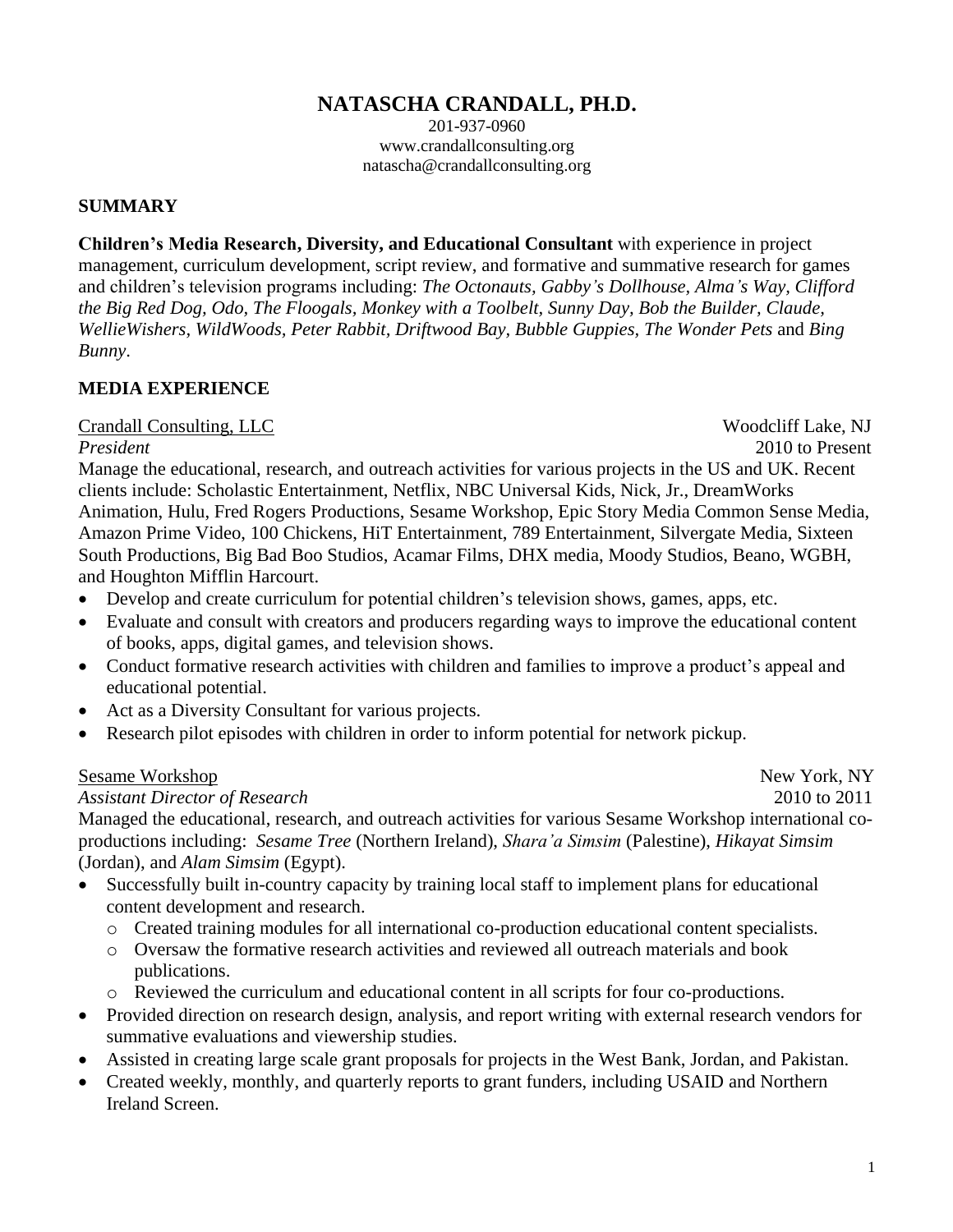#### Insight Research New York, NY

*Freelance Educational Consultant* 2009 to 2011 Educational consultation for *The Octonauts,* (Chorion Silver Lining) and *Chuck and Friends,* (The Hub)

- Designed the formative research instruments*.*
- Analyzed data from storybook research to make formative recommendations*.*
- Reviewed 38 scripts of *The Octonauts* to ensure the content was developmentally appropriate, supported the curriculum, and was comprehensible across the target age range of 3-5 year olds.

## Nickelodeon New York, NY

#### *Director of Research* 2007 to 2009

Educational consultation, data collection and analysis, and development of formative research recommendations for *Bubble Guppies.*

- Designed and oversaw formative research activities for 20 episodes of *Bubble Guppies.*
- Analyzed data from storybook and animatic research to make formative recommendations.
- Presented research results to the creators, producers and network executives.
- Reviewed all scripts to ensure the content was developmentally appropriate, supported the curriculum, and was comprehensible across the target age range of 3-5 year olds.
- Managed the research department and supervised a group of 4-5 employees.

### *Curriculum Consultant* 2007 to 2008

Educational consultation for Season 4 of *The Backyardigans.*

- Consulted with creators and producers and provided recommendations to improve the educational content of 20 episodes.
- Reviewed scripts to ensure appeal and age-appropriateness of 20 outlines and 20 scripts.

## Little Airplane Productions New York, NY

*Associate Director of Research* 2003 to 2007

Research coordination, curriculum development, educational consultation, data collection and analysis, and developed formative research recommendations for various shows on Nick Jr., Noggin, and Playhouse Disney.

- Educational consultation and research coordination for 80 episodes of *The Wonder Pets!*
- Designed and oversaw formative research for a potential series for The Disney Channel.
- Coordinated all research activities for various episodes of *Go, Baby! a*nd *Oobi!*
- Coordinated all research activities for a game targeting preschoolers and parents, developed by The Cranium Company.

# **TEACHING EXPERIENCE**

# Barnard College, Columbia University New York, NY

*Instructor, Guest Lecturer* 2015 to Present

- Educate students about the role of an educational consultant in the field of children's media.
- Teach students the fundamentals of reviewing material in order to ensure its educational value.

School of Visual Arts New York, NY

## *Instructor, Guest Lecturer* 2017 to Present

• Teach a group of 15 students about the role of educational consultants in children's media.

Nickelodeon New York, NY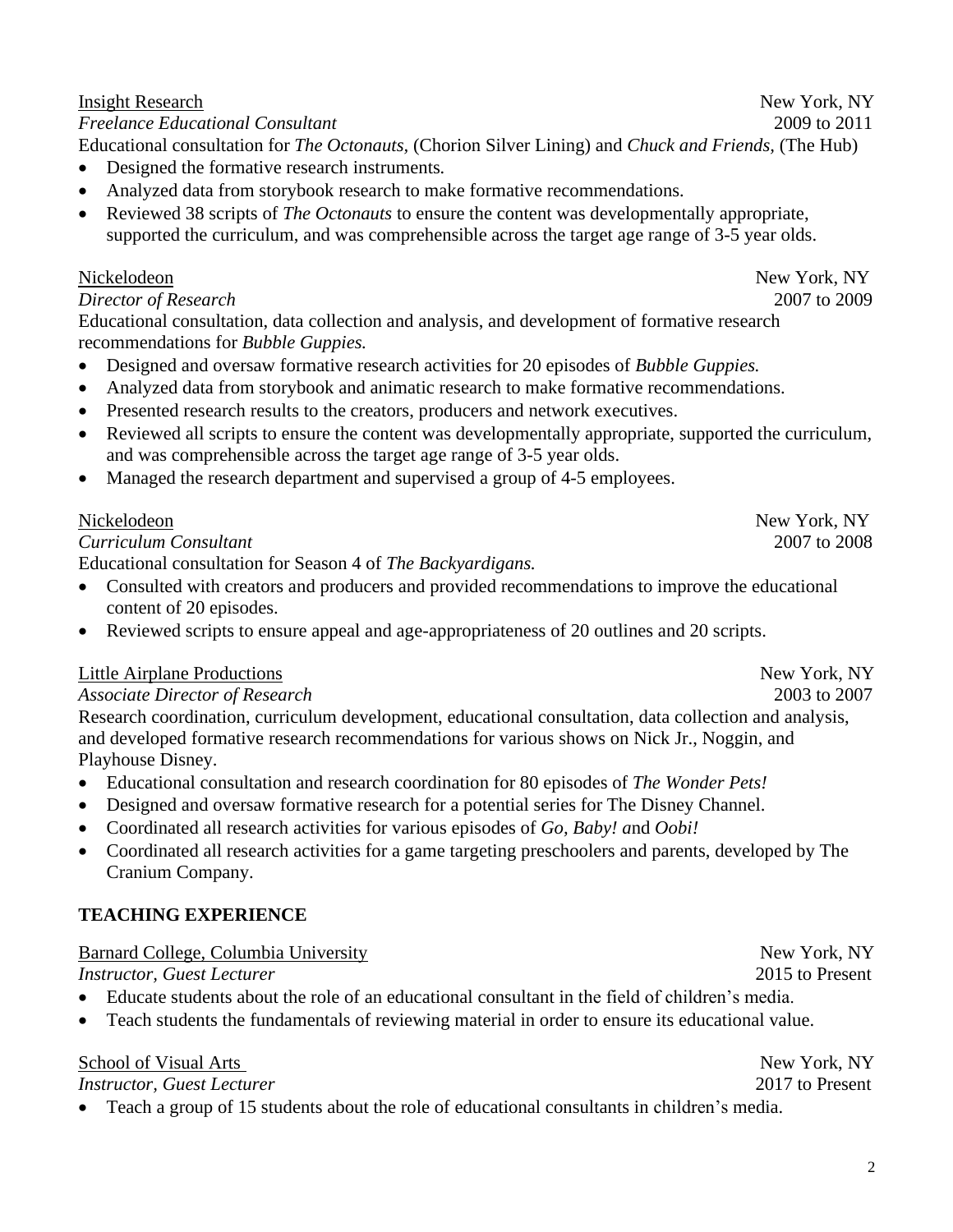3

## St. John's University New York, NY

*Guest Lecturer* 2015

- Presented students with career path options for degrees in Psychology.
- Informed students about the career opportunities in the field of children's media.

### Fordham University, Lincoln Center New York, NY

*Adjunct Professor* 2007 to 2011

- Researched and developed the curriculum for a new class entitled *Advanced Seminar on Preschool Interventions.*
- Taught 18 graduate students the fundamentals of developing preschool interventions.
- Evaluated the performance of graduate students and made recommendations for program continuation.

#### Teachers College, Columbia University New York, NY

*Teaching Assistant* 2006

- Researched and developed the curriculum for a new class, *Consultation in the Schools*.
- Taught graduate students the fundamentals of conducting group therapy.

## **PROFESSIONAL AFFILIATIONS AND HONORS**

- Advisory Board Member, Common Sense Media
- Board of Education Member, Woodcliff Lake, NJ
- Board of Directors, Vice President for the Prompt Institute
- Cynopsis Best of the Best Awards Judge- 2019
- Daytime Emmy Judge 2017- Present Preliminary Judge for "Outstanding Preschool Children's Animated Series" and Blue-Ribbon Judge for "Outstanding Writing for a Children's Series"
- Dissertation: Substance Use Trajectories Across the Middle School Years: An Analysis of Modifiable Risk Factors- Earned title of *Dissertation with Distinction* (Awarded to less than 10% of students)

## **PUBLICATIONS AND PRESENTATIONS**

- Crandall, N. (2018) *Hope Works School/Parent Resources: For exploring the themes of films with children.*
- Crandall, N. (2018) *Preschool Television: A Review of 77 programs from major US networks.*
- Crandall, N. (2016). *Importance of Grit*. Genius of Play Expert Advice. Retrieved from: http://www.thegeniusofplay.org/TGOP/EA/2015\_Articles/The\_Importance\_of\_GRIT.aspx#.WBzvCP krK70
- Crandall, N. (2015). *Talking about death*. Nick Jr. Grown Ups. Retrieved from: http://www.nickjr.co.uk/\_/grownups/talking-about-death
- Crandall, N. (2014). *Substance Use Trajectories Across the Middle School Years: An Analysis of Modifiable Risk Factors*. (1. Aufl. ed.). Saarbrücken: Scholars' Press.
- Crandall, N. (2013). *Apps for children*. Cupcake Digital Position Paper. Retrieved from: <http://cupcakedigital.com/?s=natascha+crandall>
- American Psychological Association Conference Presentation, 2007